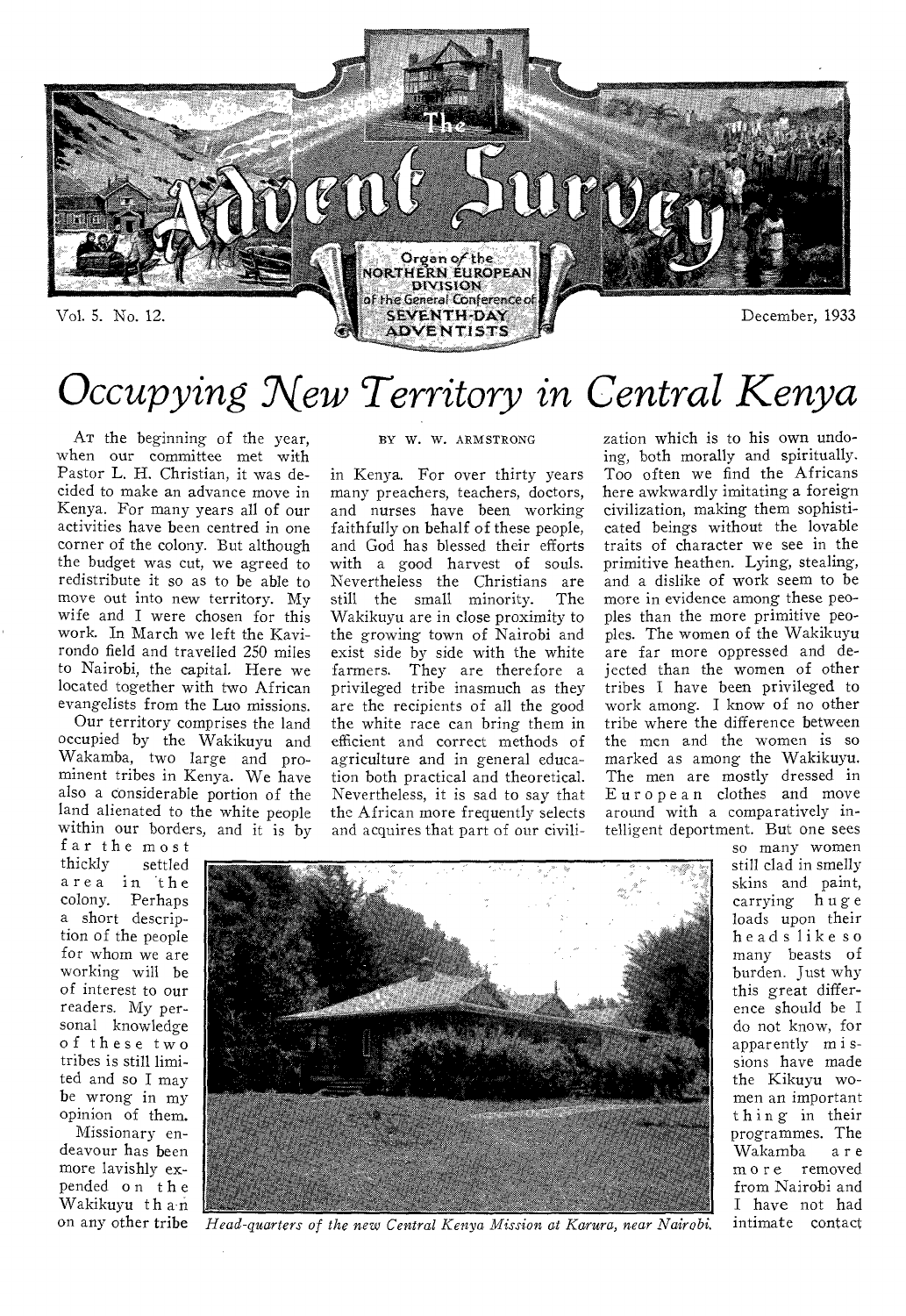with them. But they seem to be a happy, simple people although not so progressive as the Wakikuyu.

Upon arriving here we had to consider the question of location for our head-quarters. Nairobi town is too far removed from the tribal reserves to be a good centre. Our first choice of location was somewhere among the Wakamba, but it was soon evident that the Government would not give us permission to obtain land there. There was no prejudice to ourselves as a society coming in, but difficulties which they are at present experiencing caused them to decide not to allow any other society to come in and possibly increase their troubles. And so we turned our attention to the Wakikuyu. We anticipated that we should find difficulty in obtaining land from these people, for we knew that a feeling ran among them against the white man, for they hold that large areas now occupied by him are in reality their own. For weeks we combed the *reserve* mile after *mile* without results. The feeling against the white man when land is the topic of discussion can only be described as bitter. At last I stopped going myself to hunt for land and sent the evangelists by themselves. At some places it seemed as if there was a possibility of getting land for the evangelists only, but when the Wakikuyu heard that a white man was with them, they withdrew as sharply as a snail does into its shell when touched. There is a modern Kikuyu saying which runs, "Give a white man an acre and he soon takes a mile." For three months we hunted for land and found nothing. Yet the Wakikuyu were not prejudiced against the preaching of the Gospel. Everywhere the chiefs and people welcomed our evangelists and requested them to preach. They were entertained royally and once were brought home in the chief's car. But never once did a ray of hope shine for our getting a few acres of land.

Finally, we saw that the only solution to our problem was to lease or purchase a small farm from a European adjacent to the Kikuyu reserve. Here again we experienced difficulty. We only needed fifteen to twenty acres, undeveloped, upon which was a house suitable for the missionary and his family. Most of the farms around here are anywhere from fifty to five hundred acres in extent and in nearly every case planted with coffee. And no property would be of any use to us unless it was next door to the Africans. After a month's hunting it seemed as if the right place had been obtained, but when all plans had been approved of for leasing, the owner decided to keep it for himself. Although this was a keen disappointment, we felt that possibly God's hand was controlling. Again we started our travels for a month, after which two likely farms presented themselves. A sub-committee of the Union Committee was chosen to go into the matter of selecting one if favourable. The one chosen was a plot of sixteen acres, twelve of which were undeveloped, the remaining four acres being enclosed and upon which a suitable house was erected. Furthermore it was located right on the reserve boundary within a stone's throw of the first Kikuyu houses. It was the estate of one deceased whose will decreed that it should be sold. Upon visiting the trustee we felt that there was little hope of the property becoming ours, as a bona fide cash offer of £100 less than the price asked for it had already been received. However, the next morning we received word that if we could find the purchase price within a year, the trustee would accept. A ten days' option was given in order to enable us to get the permission of the Northern European Division.

The cabled reply was discouraging. Fuller information was required and this meant an extension of the option period. We made it a matter of prayer that the extension should be given us only if God wished us to occupy this property. The extension was granted. Further delay came upon hearing that the home committee could not meet for over a week. This time the trustee could not extend the period in fairness to the other party wishing to buy. But it was evident that both he and his wife were anxious for a mission to be started there and they helped us all they could. He refused the local offer first received and said he would accept

the first one offering the original amount. We shall never know, perhaps, how the Lord's hand delayed the other client from accepting during that week while our brethren were waiting to gather together and decide in England. But this we do know that the other purchaser accepted the price by letter at approximately the same time as we did by telegram. And the property became ours by the margin of five hours. It has given us the assurance that God has approved of the property.

To-morrow we move into our new home to commence labour in earnest for these people. We are conscious of many difficulties and without doubt there are many more of which we know nothing at present. We have faith to believe that the giving of this message will find some whose hearts are open to truth. Already we have had interested inquirers from many places even as far as thirty miles away. Of late Sabbath services have been held in the verandah of my tent and five or six interested Kikuyu have attended besides children. We plan to build a temporary school as soon as we get settled in. The next year we shall plan to open a small dispensary and build a small church. African canvassers have been in the district for several months and our evangelists are doing follow-up work. It is not our plan to bring in a number of workers from other tribes but rather to use our present force to find bright young men from among the Kikuyu and train them to go out into their own districts. We are not forgetting the white people around us. I am doing follow-up work after the recent visit of Brother Allen who did so well in the selling of the book *This Mighty Hour* in Nairobi. We request an interest in the prayers of all who read this report.

IN Ezekiel's vision, God had His hand beneath the wings of the cherubim. This is to teach His servants that it is divine power that gives them success. He will work with them if they will put away iniquity, and become pure in heart and *life.—"Testimonies," Vol. 5, page 754.* 

 $+ +$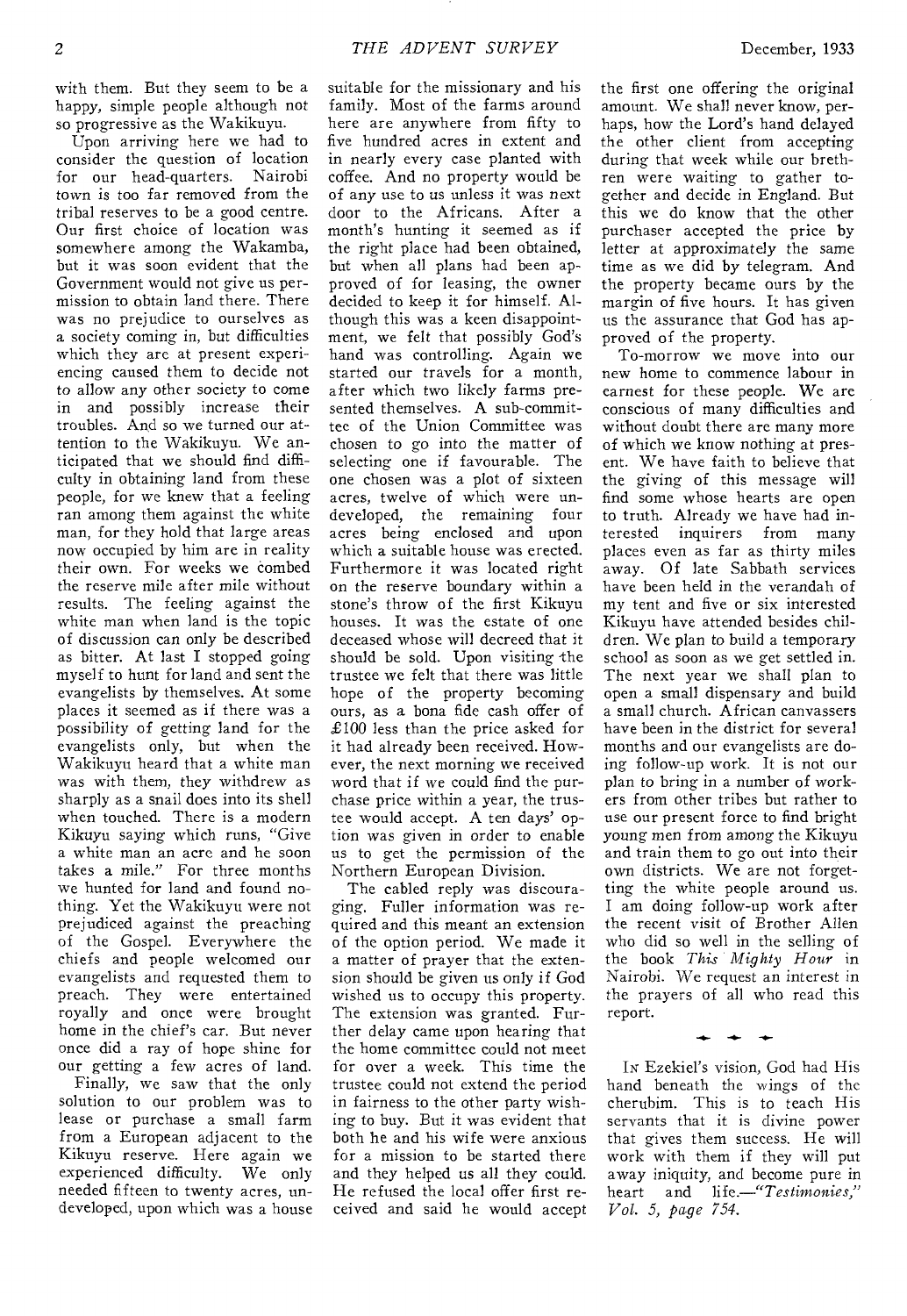## *The Kisii Mission*

#### BY L. H. CHRISTIAN

FOR years we have heard of this field as one of the best in Africa. It is, possibly, the healthiest mission location we have. The climate is cool and the soil fertile. The buildings, too, that is, the mission homes and the school, are good. As we visited this place, we were pleased with the order and good arrangement seen. In the girls' school, Miss Raitt has done an excellent work at Kisii. With Brother G. Lewis, who is now in charge of the mission, and who tries to lead out in a strong spiritual and practical activity, we made a trip through the Kisii country, visiting a number of native churches and schools. One day, in the middle of the week, we went out to a meeting that had been announced in one of the larger churches quite centrally located. The building has been erected by the Africans entirely at their own expense. These schools or churches built by the Africans do not always have as straight lines and corners as might be desired, though the Africans build better every year. Of this building we must say it was unusually well done. There was a well-made roof, a good floor, and strong walls.

The attendance at the meeting was larger than we had looked for; at least 400 were inside the church, and nearly as many outside. Most of these people were Sabbathkeepers, and six of them African workers. It seemed good to see these sturdy people coming with their little four-legged stools, each man bringing his own. The women usually brought a bundle of grass or leaves, placing them very carefully on the floor before they sat down. Just why they do that we could not figure out, only that it showed their sense of order. The singing in Kisii is about the best we have heard in East Africa. The people there love to hear themselves sing, and they have almost discovered the difference between singing and screaming.

The text of the sermon was Mat-

thew 21 :28, 29. That is the story of the two sons, one of whom said yes—and did nothing, while the other said no—and went to work. The people were attentive and responsive. We were told that they were able to follow a Bible study better than some years ago. As we presented the meaning of this parable, we told the people that the vineyard to which the two sons were invited to work were the village, the church, the school, the home, and the heart. A few at least seemed to understand. A clean heart should in time produce a cleaner village. Some of those who attended this meeting had walked sixteen miles to be present. One gets to love the Kisiis, and to expect better things by and by. The beginning is good.

To the Kisii field has been assigned both the Lumbwa and the Masai tribes as their mission task. In visiting some villages among these people we noticed the idols which the Lumbwas have outside their huts. Some of them were just a small piece of skin put up on three sticks and tied together. But though the outward signs of worship are simple, the people are very much attached to their ju-jus and superstitions. The Masai are known as stern and warlike people. They are nomads and live mostly from their herds. They delight to drink the warm blood from their cattle. These tribes do not always love each other. Just before we came there had been a battle between the Masais and the Kisiis in which seven Masais and fourteen Kisiis were killed. There would be trouble at once in Africa if it were not for the British Government. And how much these people need Jesus ! Some would even return to heathen darkness if the missionaries were not labouring so faithfully to lead them away from idol worship and the cruel things of life. The Kisii work has a bright future.

# *Word from the South Kenya Mission*

#### BY G. A. LEWIS

ALTHOUGH financial support has decreased, we are happy to report advance. Readers in the homeland are always cheered to hear of the onward march of missions, of new conquests made. So I deem it a great privilege to report the beginnings of work in new territories and for new tribes.

The territory of the South Kenya Mission covers the Kisii highlands, the Lumbwa, and the great Masai reserves. Until recently our thoughts and ambitions were given exclusively to the Kisii, among whom we have a strongly established work; but when the Union committee met at the beginning of this year a clear note of advance was sounded, and unentered territories were added to the already existing missions and counted as part of their respective fields. Although faced with cut budgets and finances wholly inadequate to maintain all the workers in this field (we deplored the thought of vast unentered territories being counted as part of our mission when no provision was made for them) yet our committee made plans to enter the Masai and Lumbwa reserves, which meant placing still heavier responsibilities on our workers.

Now before telling you about the work and the people in this part of the mission field, perhaps it would be well to show you the relationships existing between these tribes. They are neighbours, sharing the same boundaries. Less than thirty years ago they were at war with one another. The wars were in the nature of plundering expeditions. Cattle were the great object of these raids. Even to-day the old Kisii men live over again those great struggles which they had with the Lumbwa and the Masai in protecting their cattle and their wives and children. The Lumbwa still make frequent raids over the Kisii border, plundering the cattle bomas (enclosures) when left un-

*(Continued on page 6.)*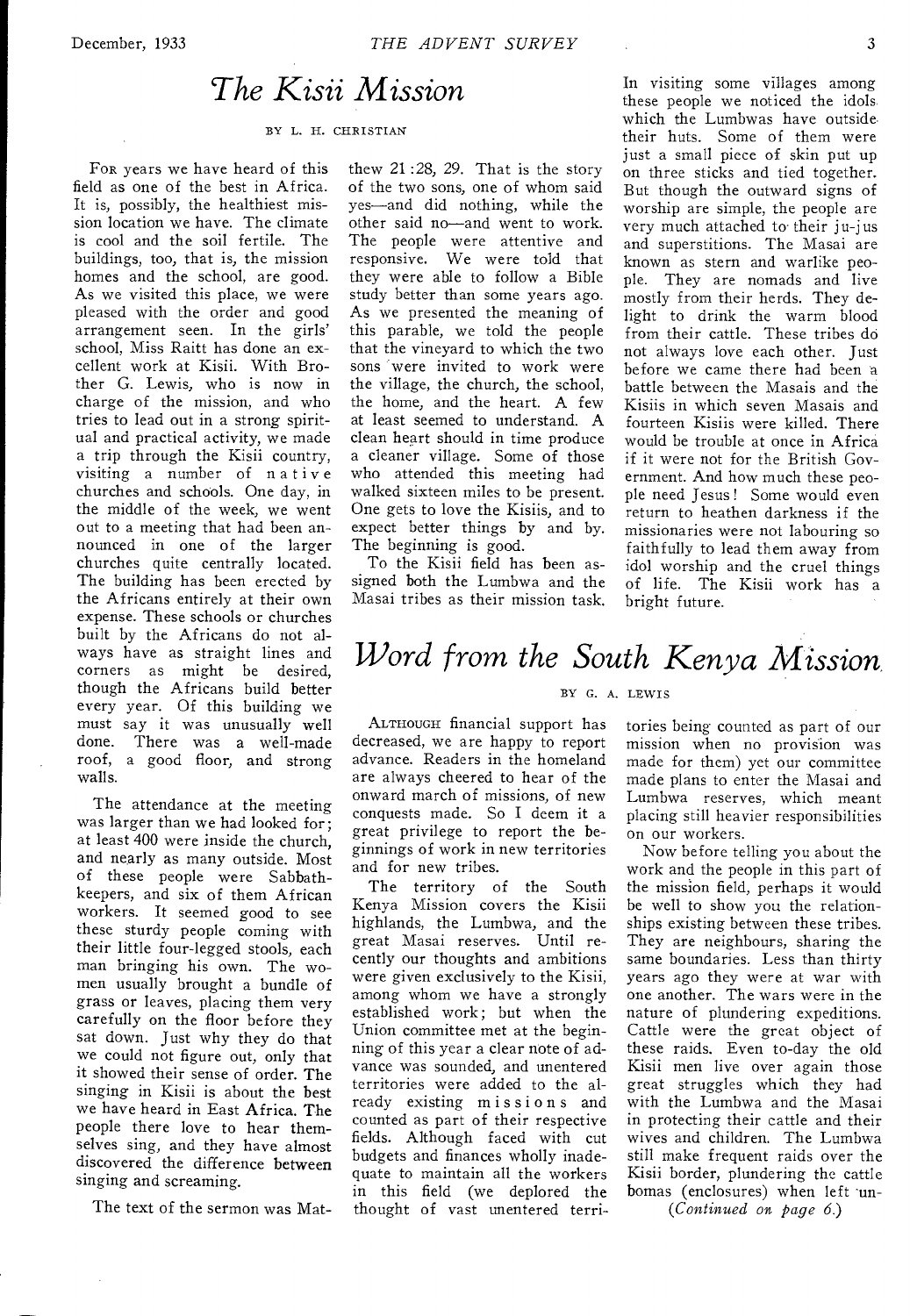December, 1933



Luo tribesmen of South Kavirondo dressed for a native dance.

"Time is short. Workers for Christ are needed everywhere. There should be one hundred earnest, faithful labourers in the home and foreign fields where now there is one. The highways and byways are yet unworked."

SISTER WHITE wrote the above words in the *Review and Herald*  just thirty years ago. If time was short then surely it is much shorter now ! If workers were needed then to gather in the world's harvest of souls before the Lord's coming, surely they are needed now ! We need them in the homelands, and we need them in the mission fields. The need is urgent in Africa today. We must have efficient workers, and we must have them quickly. They must be men and women equipped for the sacred work they have to do, and consecrated to the service of our Lord.

Where shall we find such workers? Can we man every outpost in the mission field with European workers? Would it be the best thing for Africa if we could? We believe not. More and more we must look to Africa to provide its own workers in the great harvest field. We need more trained evangelists who can enter the many yet unentered language areas we have in this East African Union. We need trained teachers who can follow up the work of the evangelists and build up strong Christian families and communities. We need trained women workers who can show their sisters, by their own example as well as by teaching, how the mother can he a true home-maker, and a winner of souls.

It is because we felt the need for just such native workers that six years ago the Kamagambo Training School was opened as a means to supply the needed workers. Each year the various mission stations have sent in men and girls to receive a Christian education at this institution, and we have been

*The Gall of the is Ed* 

> BY E. R. Principal of the Kamagambo

encouraged to see the Lord's blessing upon the efforts put forth. Gradually the standard of our teachers has risen. Little by little the effect of their work in the outschools has improved the social conditions of our churchmembers, has built up companies and churches, and has strengthened the churchmembers in the truth.

We have come to a very critical time in the history of our Training School. The demands about to be made upon it are larger than ever before, and for this we thank God. These demands are the result on the one hand of new work being started in fields which have for many years been worked only by other missionary societies. The new work started this year in the Kikuyu district calls for a type of worker far better equipped educationally than we have felt the need for in the districts we have been working in the past. We must strengthen Brother Armstrong's hands with native workers whose education compares favourably



*A group of teach\_rs in training at Kamagambo learning to make rope from bark and sisal.*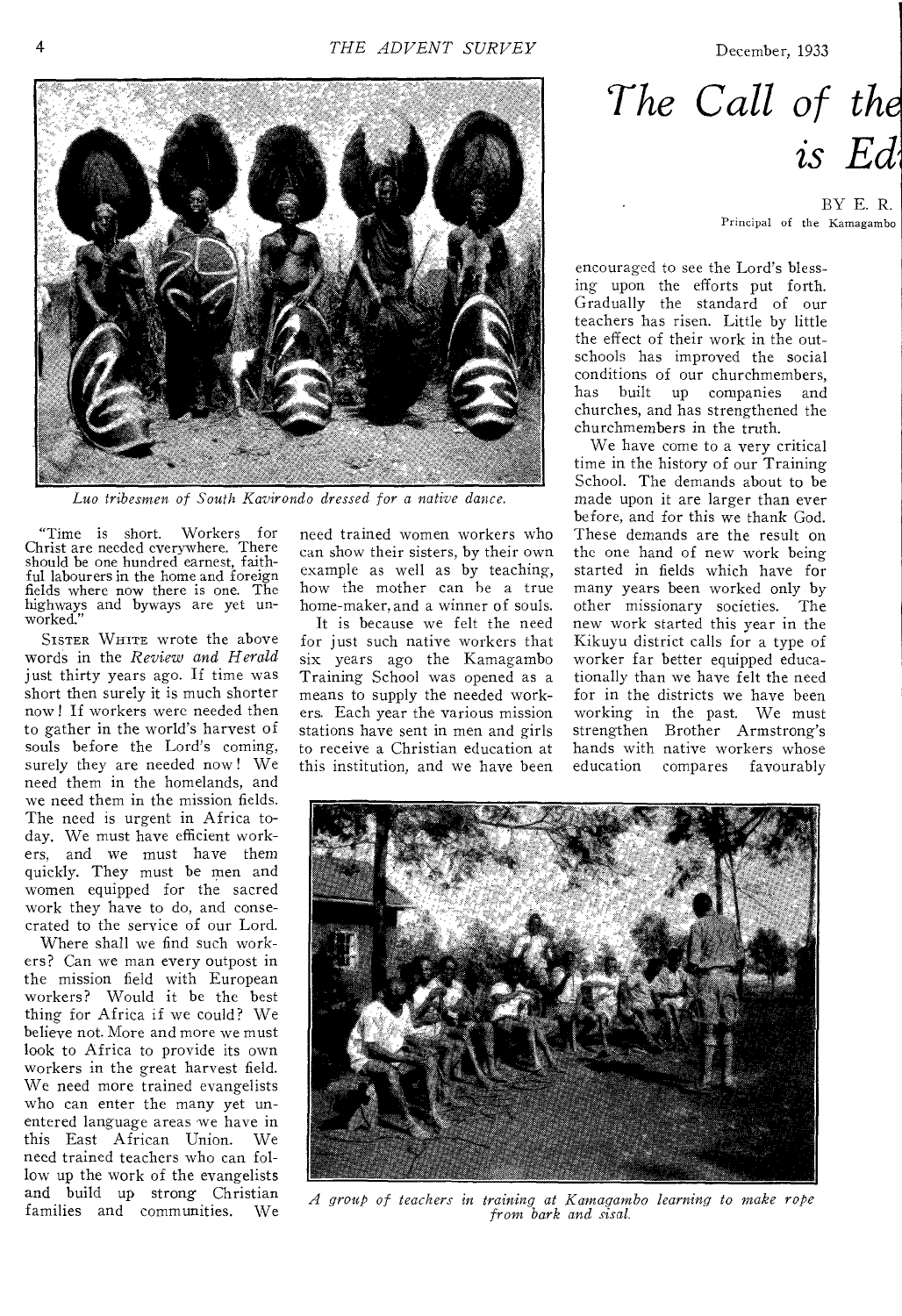# *Hour in Africa cation*

ARLAND aining School, Kenya Colony

with that of natives who live near to the capital of Kenya Colony, natives who have for many years been under the influence of civilization. Besides, the temptations to the workers and difficulties of the work in such areas demand a better trained, a more fully equipped worker, than we have called for in the past.

Even in the Lake Area, the district we have been working for many years, the demands are going to be higher than ever in the past. On the one hand the European force has been reduced to the very minimum, we might even say to the skeleton. More and more responsibilities, formerly carried by the white worker, have to be thrown upon the native teachers, evangelists, elders, and churchmembers. Not only so, the Government is at the present time so tightening up in educational standards that it will probably soon be compulsory for every teacher to take a five years' course in a Training School before he will be re-



*A typical class in the mission school at Kamagambo.* 

cognized as a teacher by the Education Department. Every year they are raising the standard in the examinations.

In Africa to-day there is a great awakening among the people, an appreciation of the value of education unprecedented in the history of the continent. Every missionary society realizes that unless it carries a strong educational policy it will very soon lose ground in the field. In many places the heathen are calling upon the Government to open council



*Y-024 g people teaching a group of villagers from a picture roll at Kamagambo.* 

schools, and the local native councils are putting aside money each year for this object. Such a large secular school is about to be built at Kisii, right in the heart of our long-established work. We realize what education without a strong religious bias will mean to the youth of Africa, and we beseech you to strengthen our own institution that the children of our own people may not feel any hungering to go to these outside schools.

We are glad to report that the new department of our Training School, that for educating the children of our own people who are ambitious that their children should receive a broader education than they can obtain in the outschools, has so far proved a great success. Brother C. J. Hyde, who came to us at the beginning of the year, has a nice group of fifteen boys who are working well at their studies, and co-operating with him m building up a good school tone right at the beginning. They are going with him to the various camps this month, and we believe that next year the applications will be far more than we can find vacancies for. At the end of their five-years' course we hope to have a fine corps of workers, many of the members of which will have been born in the Advent message as well as having received a thorough Christian education. Each year thereafter we hope to see our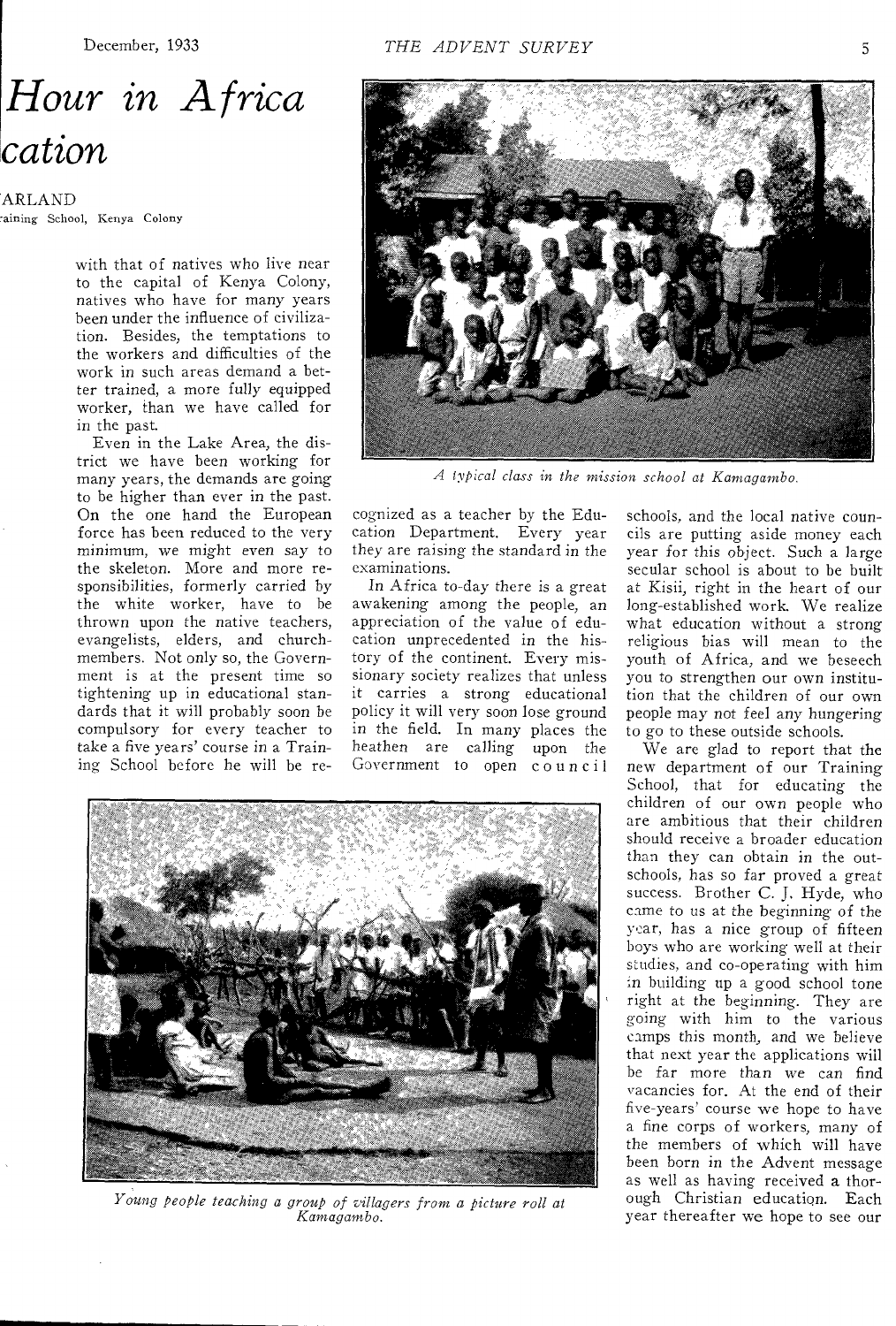forces augmented by such a group of consecrated young people.

The training of women is a work which is urgent and important in Africa to-day. "The most dramatic appeal for the effective education of primitive native women," said the report of the Phelps-Stokes Commission on African Education a few years ago, "is the appalling high death-rate of infants. Civilized people are only beginning to realize the tremendous significance of the death-rate that ranges from one-third to three-fourths of the total number of infants born. . . . It is probable that the ignorance of the women is one of the most important factors." The report continued : "Tragic results will follow if the education of the African woman does not develop on parallel lines and simultaneously with that of her husband."

To meet this need three of our mission stations have in the past conducted boarding-schools for girls. This work has now been concentrated at our one Training School, and Miss R. Raitt is ably carrying the burden of this department amid great difficulties. It has not been easy to amalgamate in one school girls from two totally different tribes when there is no language common to both. We particularly ask your prayers that the many problems which face us in this direction may all be effectively solved.

It has been very encouraging for us to see the good work done in the heathen villages by the evangelists' class of last year carried forward by the present class. We now have over twenty old men and women receiving regular instruction in the "hearers' class" and a much larger number are having the Gospel preached to them each week. About one hundred regularly attend the special Sabbath services which are held for them at different centres in the vicinity of the school.

We pray God that he will richly bless the work of our Normal Department, where Miss C. J. Schuil is training more efficient teachers for the 150 schools we have in the field. We know that in a very large measure the quality of our churchmembers depends on the type of teacher we place in our schools.

We thank God for all the bless-

ings of the past years and confidently trust Him that He will be with us in the difficult tasks which lie ahead of us. We ask an interest in your prayers that our Training School may be the means of providing a continual flow of efficient and consecrated workers to fill the many pressing calls which are multiplying all around us.

## South Kenya Mission

 $\bullet$ 

*(Continued from page 3.)*  guarded, and making off with the cattle. Often there are midnight



*Paul, the first convert from the Utende tribe, with his teacher, Aaron. He is now in training at Kamagambo to become an evangelist.* 

skirmishes and a dead body or two of the Lumbwas left in the bush tells the story of the raid. So today there is a feeling of bitter hatred between the Kisii and the Lumbwa. If the British Government withdrew I think it would be safe to prophecy immediate war between these tribes. The Masai and the Kisii, on the whole, are quite friendly, time having obliterated, to some degree, the warfare of the past.

One can readily see that the task of taking the Gospel to the Lumbwas is not an easy one. Even during the daytime the Kisii are scared to travel alone in the Lumbwa district. However, two faithful evangelists were called to enter the Lumbwa reserve at the beginning of April. They were willing to

brave dangers, willing if necessary to lay down their lives for their brethren.

The Lumbwa and the Masai country is very beautiful. It is very fertile and the major portion of it is well watered. But the customs of the people indigenous to this beautiful creation do not reflect the beauty of nature; they are the servants of loathsome habits and insidious superstition.

The Masai and the Lumbwa resemble each other in their mode of dress and also somewhat in build, but preference must be given to the Masai for their physical beauty. The Masai warriors are handsome —they could not be looked upon as negroes—and their graceful carriage is that of an athlete. The men folk of these tribes wear very little clothing. The wardrobe of the warrior class consists of a piece of cloth draped over the shoulder. Unlike the men, the women of these tribes are cumbered with aprons made of skins, with coils of wire round their necks, and their arms and legs are literally encased in brassware. Their full equipment of adornments weighs anything from twenty to eighty pounds. The Lumbwa are agricultural—the Masai a pastoral people. Cattle arc held in extraordinary estimation. They count their wealth in terms of cattle,with which they purchase their wives. The food of the Masai consists of sour milk, meat, and blood drunk warm as it is drawn from the cattle by means of incisions in the neck. Until recently they refused to touch grains, but now the use of grains is spreading rapidly.

The Masai do not work; they think work to be degrading. Their excuse is that they do not know how to work. Their pastime is protecting and herding their numerous cattle. The work of building the houses rests on the women. The ordinary type of dwelling throughout East Africa is the round hut with the conical thatched roof. The Masai, however, depart from this type by having houses differing from those of other tribes : their dwellings are truly unique. They consist of low flat-roofed huts made of brush wood and forked sticks to support the roof. They are plastered on the sides with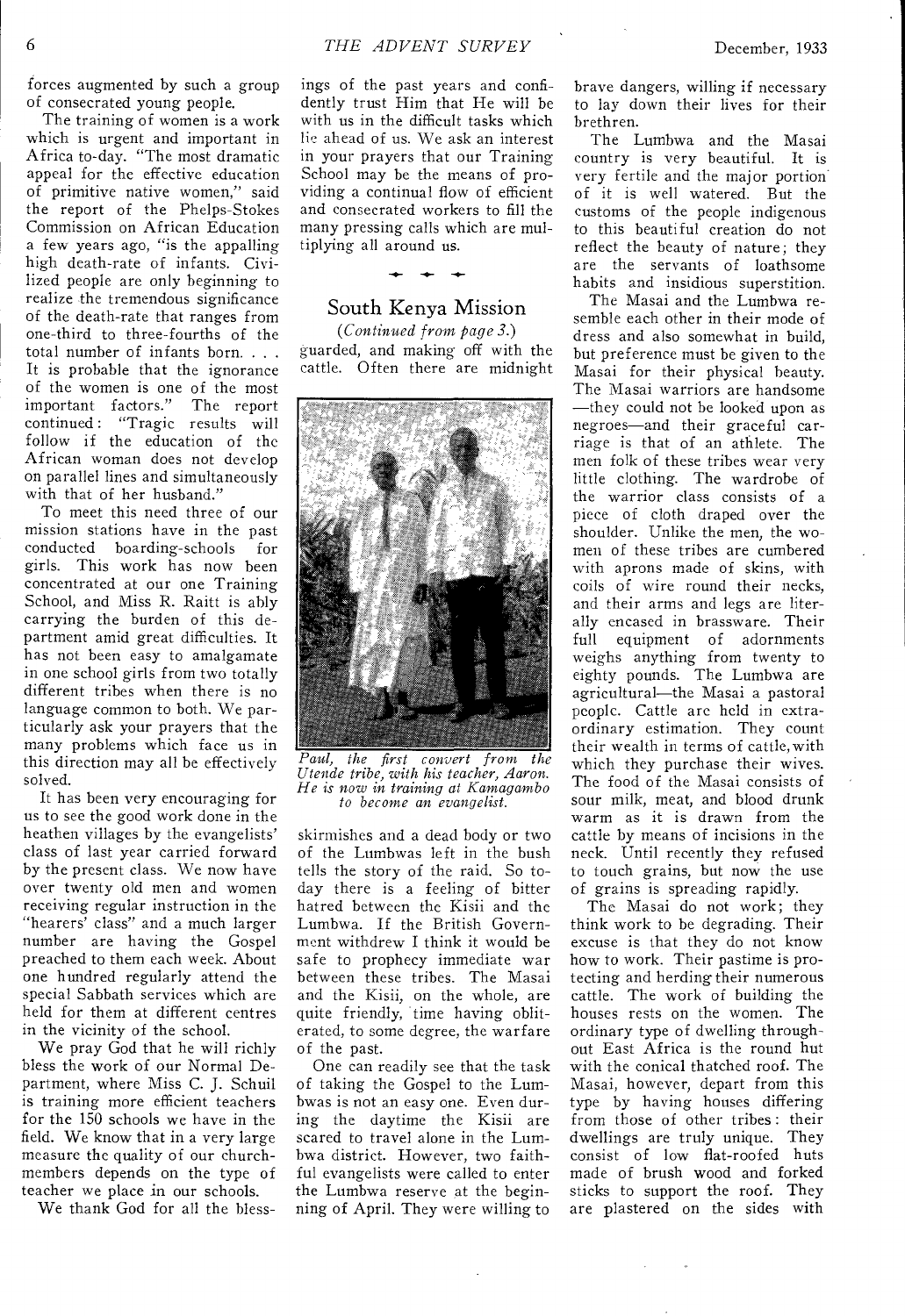mud. The roof is covered with turf and a good layer of cow manure. When it rains the inmates of these strange dwellings are refreshed with a shower bath unless they quickly climb on to the roofs to replaster them with more cow manure. The buildings are very dark, windows being foreign to their huts, and owing to the low roof it is impossible to stand upright in them. The Masai need to be educated into the art of working so that they can build respectable homes.

We have great hopes of the Masai. When once they do accept Christianity they will make stalwart Christians. The Masai reserve is a closed district and we have been in touch with the Government for some time to obtain permission to send in evangelists, but up to the time of writing we have been unsuccessful. We are confident that soon the doors will be thrown open so that we may enter that vast reserve. But even a closed reserve cannot impede the progress of the third angel's message. Recently I received on different occasions two delegations from the Masai pleading for a teacher to go over into their district and teach them. We told them that that was impossible until we had the permission of the Government. But they assured me that the whole district would request the Government to grant us permission to enter the reserve. Recently several have been attending one of our Kisii schools situated on the border.

These Masai folk attending our school have shown exceptional aptitude to learning and have made remarkable progress. When visiting them a few days ago two of them asked me to buy New Testaments for them. They have also started to attend meetings on the Sabbath and gradually they are giving up some of their heathen customs. We are earnestly praying that these interested ones will prove to be the means of helping their brethren to know and understand the freedom as found in the Gospel. It was decided on the Union committee to erect a dispensary as soon as possible in the Masai Reserve, which we hope will prove to be like a small spark that

will kindle a large fire of warmth and mutual goodwill as we seek to present the message of salvation to them.

The Lumbwa district is not a closed one. The work is going hard owing to the almost fanatical opposition from the leaders of another mission which is situated in that reserve. They told their adherents to refuse our evangelists even the common hospitalities, and also to refuse them shelter in their villages. This opposition, however, is advertising our work and the people are most anxious to learn the message we have for them. Recently an almost miraculous opening presented itself, so that shortly we hope the evangelists will be able to locate in that district.

Just a little about our loyal Kisii churchmembers. In the Kisii field, the base of operations, we have 627 members and over 2,000 attending our Sabbath-schools. We have eight churches and thirty-one outschools. We also have thirty catechumenical centres where we have self-supporting teachers. Requests are constantly coming in for new, schools to be opened, but that is

impossible at present. God has done great things for the Kisii. They are responding nobly to the selfsupporting scheme to which we are working, which will make the African believers responsible for their own work. But we are greatly understaffed. The Kisiis have sacrificed some of their workers to enable us to enter new fields.

We are confidently hoping and praying that we shall soon be able to report not merely openings, but that we have established schools in these two new areas.

Although the nationals in the Kisii field are enjoying the Gospel freedom through the sacrifices of the members in the homeland (and they thank God continually in their prayers for all they have received through your sacrifices) do not think for one brief moment that we do not need your continued support. These new fields could accommodate many families, both European and African, to bring hope to those who are dying fettered with the chains of superstition, filth, and sin, "having their understanding darkened . . ." and alienated from God.

# *A Sabbath in Gendia*

## 13Y L. H. CHRISTIAN

THE Gendia Church is only two miles from Lake Victoria, and the Kendu Hospital some three miles farther inland. The view from the mission station is a scene of fascinating beauty. Gendia is in South Kavirondo—the largest centre of all our African missions. In this territory we have six large churches, and the work has grown strong and fruitful. We shall not soon forget the Sabbath spent last winter in Gendia. The meeting was held under a large sycamore tree, and the attendance was about 1,800. We have no church large enough to house the people present. First came the Sabbath-school, which is so important in our African missions. To visit a Sabbath-school in Africa is an experience not soon forgotten. The people love the school. They have their lesson leaflets and study them very carefully. It just wins one's heart to

visit the different classes, especially the children's *class.* Really the pupils answer well and when we see how eager they are to reply to the teacher, we forget that we cannot understand what they say. The teachers out in Africa do not preach as much as some less efficient teachers in European Sabbath-schools do. They give their class a chance to answer, and teach rather than preach. Many of the pupils seem almost to have learned their lessons by heart.

The meeting after the Sabbathschool was quite enthusiastic. First we spent some time in talking with the people about self-support. These men hope to become fully self-supporting as far as the African work is concerned. As we talked about this, one of the African teachers got up and said : "We will try to support ourselves. We shall do our best. But we want